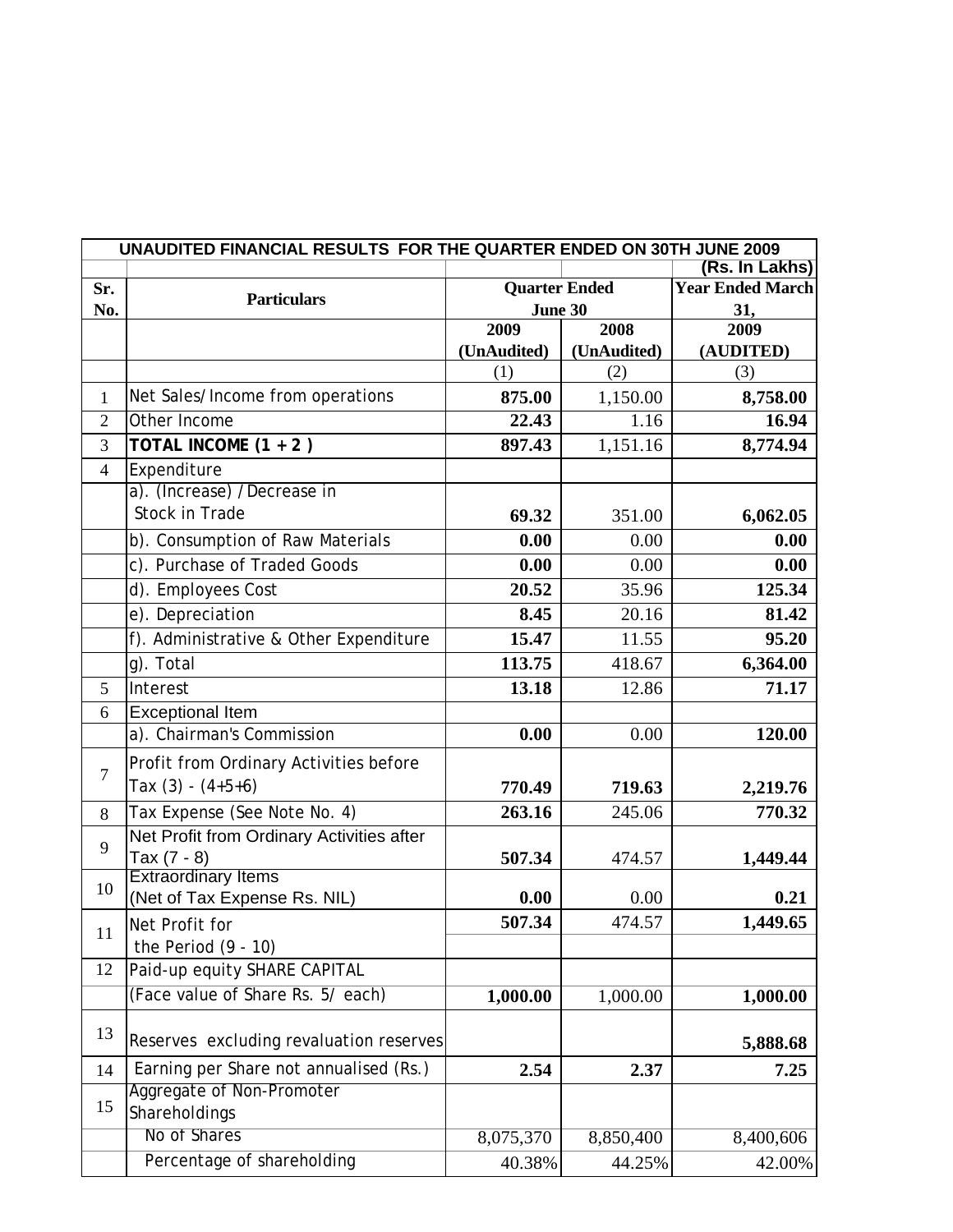| 16 | Promoters & promoter group           |            |            |            |
|----|--------------------------------------|------------|------------|------------|
|    | Shareholding                         |            |            |            |
|    | a) Pledged / Encumbered              |            |            |            |
|    | - Number of Shares                   | <b>NIL</b> | <b>NIL</b> | <b>NIL</b> |
|    | - Percentage of shares (Total        |            |            |            |
|    | Promoter group)                      | <b>NIL</b> | <b>NIL</b> | <b>NIL</b> |
|    | - Percentage of Shares (Total Share  |            |            |            |
|    | Capital)                             | <b>NIL</b> | <b>NIL</b> | <b>NIL</b> |
|    | b) Non - Encumbered                  |            |            |            |
|    | -- Number of Shares                  | 11,924,630 | 11,149,600 | 11,599,394 |
|    | -- Percentage of Shares (Total       |            |            |            |
|    | Promoter group)                      | 59.62%     | 55.75%     | 58.00%     |
|    | -- Percentage of Shares (Total Share |            |            |            |
|    | Capital)                             | 100.00%    | 100.00%    | 100.00%    |